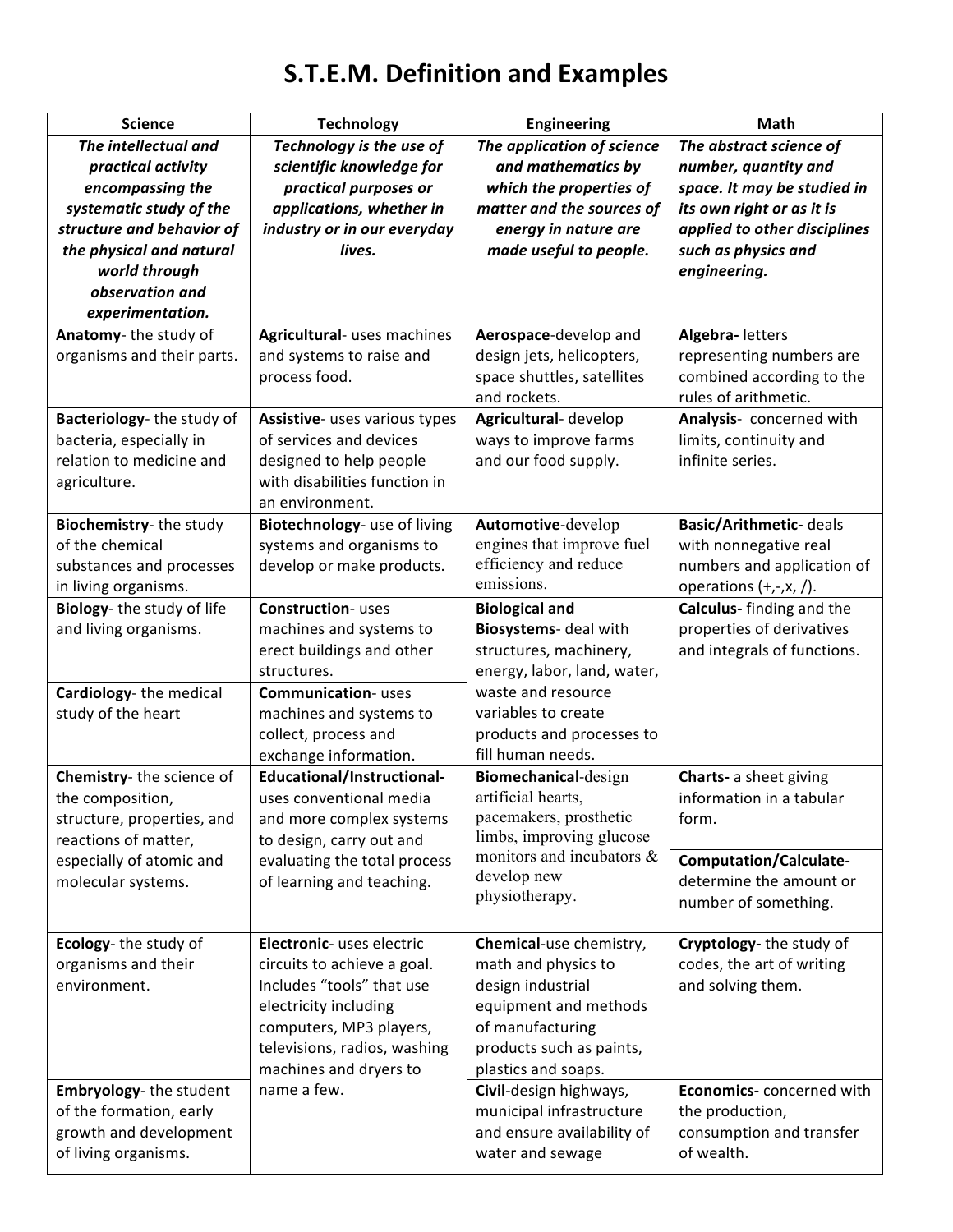## **S.T.E.M. Definition and Examples**

|                                                                                                                                                          |                                                                                                                                                          | treatment facilities.                                                                                                       |                                                                                                                                     |
|----------------------------------------------------------------------------------------------------------------------------------------------------------|----------------------------------------------------------------------------------------------------------------------------------------------------------|-----------------------------------------------------------------------------------------------------------------------------|-------------------------------------------------------------------------------------------------------------------------------------|
| Endocrinology-the study<br>of the glands and<br>hormones of the body.                                                                                    | Energy- uses machines to<br>convert, transmit and apply<br>energy.                                                                                       | Communication-design,<br>create and manage<br>communications systems<br>and networks such as the<br>internet.               | <b>Estimation-</b> rough<br>calculation of the value,<br>number, quantity or extent<br>of something.                                |
| Genetics-the study of<br>heredity and inherited<br>traits.                                                                                               | Environmental- also known<br>as clean/green technology<br>designed to conserve<br>natural resources and the                                              | Computer-design, analyze<br>and manufacturing of<br>electronic circuits and<br>devices.                                     | <b>Fractions-</b> a numerical<br>quantity that is not a whole<br>number.                                                            |
| Hematology-the student<br>of the blood and blood-<br>producing organs.                                                                                   | environment and curb the<br>negative impacts of human<br>involvement.                                                                                    | Electrical-involved with<br>generation, production,<br>transmission and<br>distribution of electrical<br>energy.            | Game Theory- analysis of<br>strategies for dealing with<br>competitive situations.                                                  |
| Histology- the study of<br>the microscopic structure<br>of animal and plant<br>tissues.                                                                  | Food- deals with the<br>production processes that<br>make food and includes<br>such pasteurization, freeze<br>drying and canning.                        | Environmental-work to<br>prevent pollution and<br>solve problems affecting<br>the welfare of humans<br>and nature.          | Geometry-concerned with<br>the properties and relations<br>of points, lines, surfaces,<br>solids and higher<br>dimensional analogs. |
| Immunology-the study of<br>the immune system of the<br>body.<br>Medicine-the science of<br>diagnosing and treating<br>disease and damage to<br>the body. | <b>GIS-</b> Geographic information<br>system; designed to<br>capture, manipulate,<br>analyze, manage and<br>present spatial or<br>geographic data.       | Food-work in the areas of<br>food handling, processing,<br>packaging and distribution<br>of safe consumer food<br>products. | Graphs- a diagram showing<br>the relation between<br>variable quantities.                                                           |
| Metrology-the science of<br>measurement.<br>Microbiology- the study<br>of microorganisms and<br>their effects on other<br>living organisms.              | Health- use of knowledge,<br>skills and devices,<br>medicines, procedures and<br>systems to solve health<br>problems and improve the<br>quality of life. | Forestry-study the effects<br>of industrialization on<br>nature, hydrology and<br>renewable resources.                      | Logic- reasoning conducted<br>or assessed according to<br>strict principles of validity.                                            |
| Neurology- the study of<br>the nervous system and<br>disorders affecting it.                                                                             | Industrial/Manufacturing-<br>uses machines and systems<br>to covert natural materials                                                                    | Gas-explore, recover and<br>process natural gas<br>reserves.                                                                | Measurement- the size,<br>length or amount of<br>something.                                                                         |
| Nutrition-the study of<br>food and nourishment.                                                                                                          | into products with the goal<br>of producing large scale<br>products or processes.                                                                        | Geological-use geological<br>data to determine<br>suitable locations for<br>buildings and structures.                       | Modeling- art or activity of<br>making three-dimensional<br>models.                                                                 |
| <b>Oncology-</b> the study of<br>the development,<br>diagnosis, treatment and<br>prevention of tumors.                                                   | Information- use of<br>computers to store, study,<br>retrieve, transmit and<br>manipulate data or<br>information in business or<br>other enterprise.     | Industrial/Manufacturing<br>-work to improve<br>efficiency, effectiveness<br>and productivity.                              | Number Theory- deals with<br>the properties and<br>relationships of numbers.                                                        |
| Optics- the study of light                                                                                                                               | Mechanical- uses wheels,                                                                                                                                 | Materials-study the                                                                                                         | Number Systems- a way of                                                                                                            |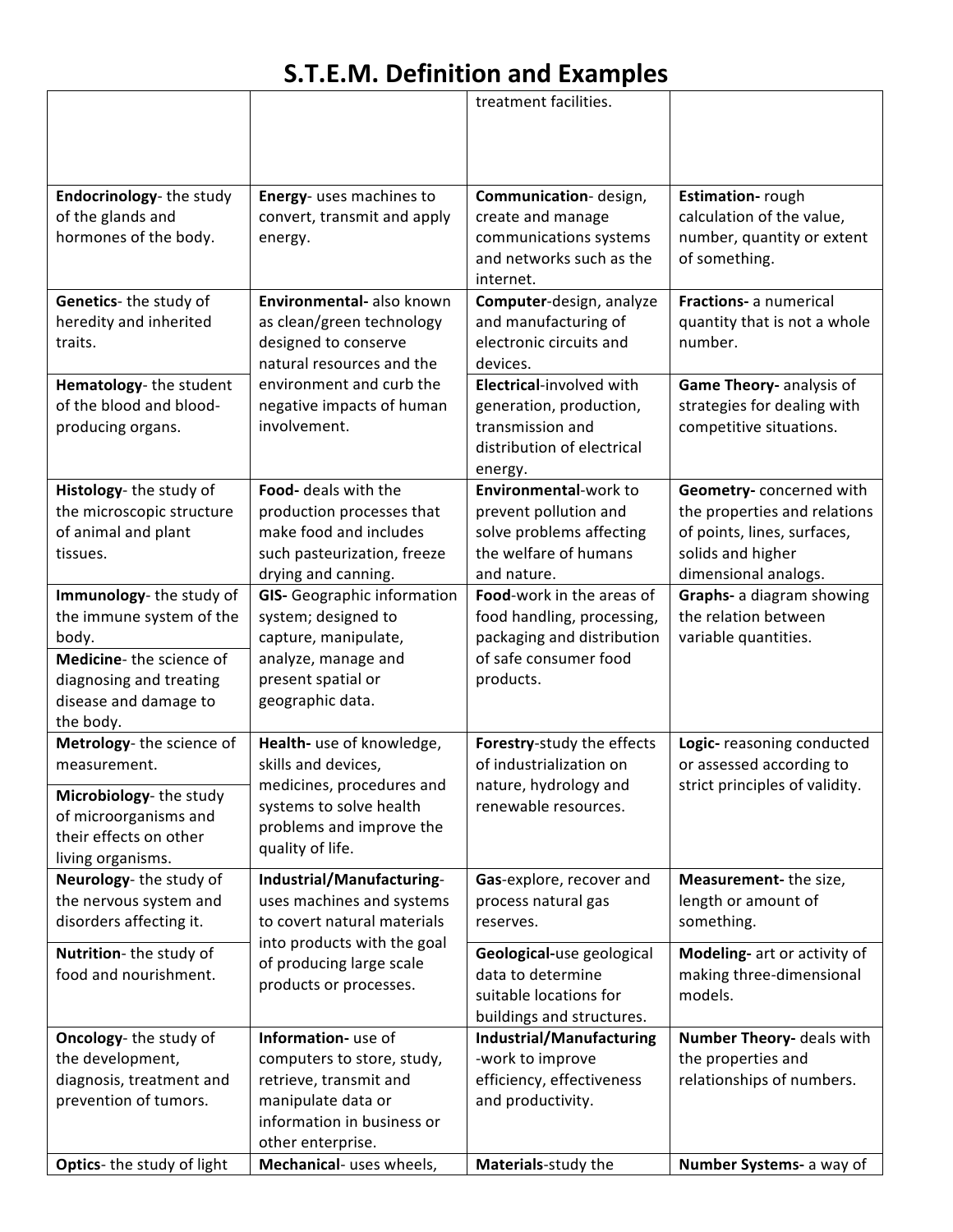## **S.T.E.M. Definition and Examples**

| and vision.                                       | cams, levers, gears, belts  | properties of existing and                | representing (expressing or                               |
|---------------------------------------------------|-----------------------------|-------------------------------------------|-----------------------------------------------------------|
|                                                   | and engines to allow motion | find new ways to work                     | writing) numbers of a                                     |
|                                                   | in one direction to cause a | with and develop new                      | certain type. Ex. Base 10,                                |
|                                                   | different kind of motion.   | materials.                                | decimals and roman.                                       |
| Pathology- the study of                           | Medical- uses machines and  | Mechanical-design,                        | Percentages- a rate,                                      |
| disease and its causes,                           | systems to treat diseases   | manufacture and                           | number or amount in each                                  |
| processes, development                            | and maintain the health of  | maintain mechanical                       | hundred.                                                  |
| and consequences.                                 |                             |                                           |                                                           |
|                                                   | living beings               | equipment from<br>appliances to vehicles. |                                                           |
| Physics- the science of                           | Nano-the manipulation of    | Metallurgical-develop                     | Probability- the likelihood                               |
|                                                   | matter on an atomic,        | processes for extracting                  |                                                           |
| matter and energy and<br>interactions between the | molecular or                |                                           | of occurrence, measured by<br>the ration of the favorable |
|                                                   |                             | metals, develop new                       |                                                           |
| two.                                              | supramolecular scale.       | alloys and metals and                     | cases to the whole number                                 |
|                                                   |                             | produces metal products.                  | of cases possible.                                        |
| Physiology-the study of                           | Robotics- create a          | Mining-discover, extract                  | Proportions- a part, share                                |
| functions of living                               | programmable mechanical     | and prepare minerals                      | or number considered in                                   |
| organisms.                                        | device that can perform     | from the earth's crust to                 | comparison with a whole                                   |
|                                                   | tasks and interact with its | be used by manufacturing                  |                                                           |
|                                                   | environment without the     | and energy industries.                    |                                                           |
|                                                   | aid of human interaction.   |                                           |                                                           |
| Systematics-the science                           | Space-used in spaceflight,  | Oil- explore, recover,                    | Set Theory- deals with the                                |
| of systematic                                     | satellites and space        | development and                           | formal properties of sets as                              |
| classification.                                   | exploration and may include | processing of oil reserves.               | units and the expression of                               |
|                                                   | equipment, support          |                                           | other branches of math in                                 |
|                                                   | infrastructure, procedures, |                                           | terms of sets.                                            |
|                                                   | spacecraft, stations and    |                                           |                                                           |
|                                                   | satellites.                 |                                           |                                                           |
| Thermodynamics-the                                | Transportation-uses         | Plastics-study the                        | Statistics-collecting and                                 |
| study of relationships and                        | machines and systems to     | properties of polymer                     | analyzing numerical data in                               |
| conversions between heat                          | move people and cargo.      | materials and design                      | large quantities, especially                              |
| and other forms of                                |                             | machine used to                           | for inferring proportions in                              |
| energy.                                           |                             | manipulate and shape                      | a whole.                                                  |
|                                                   |                             | plastics.                                 |                                                           |
| Toxicology-the study of                           |                             | Production-design,                        | Trigonometry-dealing with                                 |
| poisons and the                                   |                             | control and improvement                   | the relations of the sides                                |
| treatment of poisoning.                           |                             | of integrated systems of                  | and angles of triangles and                               |
|                                                   |                             | personnel, materials,                     | with the relevant functions                               |
|                                                   |                             | machinery and money                       | of angles.                                                |
|                                                   |                             | that produce goods and                    |                                                           |
|                                                   |                             |                                           |                                                           |
|                                                   |                             | services.                                 |                                                           |
| Virology-the study of                             |                             | Software-design, develop                  |                                                           |
| viruses and viral diseases.                       |                             | and maintain software                     |                                                           |
|                                                   |                             | systems and products.                     |                                                           |
| Zoology- the study of the                         |                             | Systems- assist and                       |                                                           |
| structure, physiology,                            |                             | support policy-making,                    |                                                           |
| development and                                   |                             | planning, decision-making                 |                                                           |
| classification of animals.                        |                             | and associated resource                   |                                                           |
|                                                   |                             | allocation or action                      |                                                           |
|                                                   |                             | deployment.                               |                                                           |
|                                                   |                             | Water Resource- protect                   |                                                           |
|                                                   |                             | water supplies and ensure                 |                                                           |